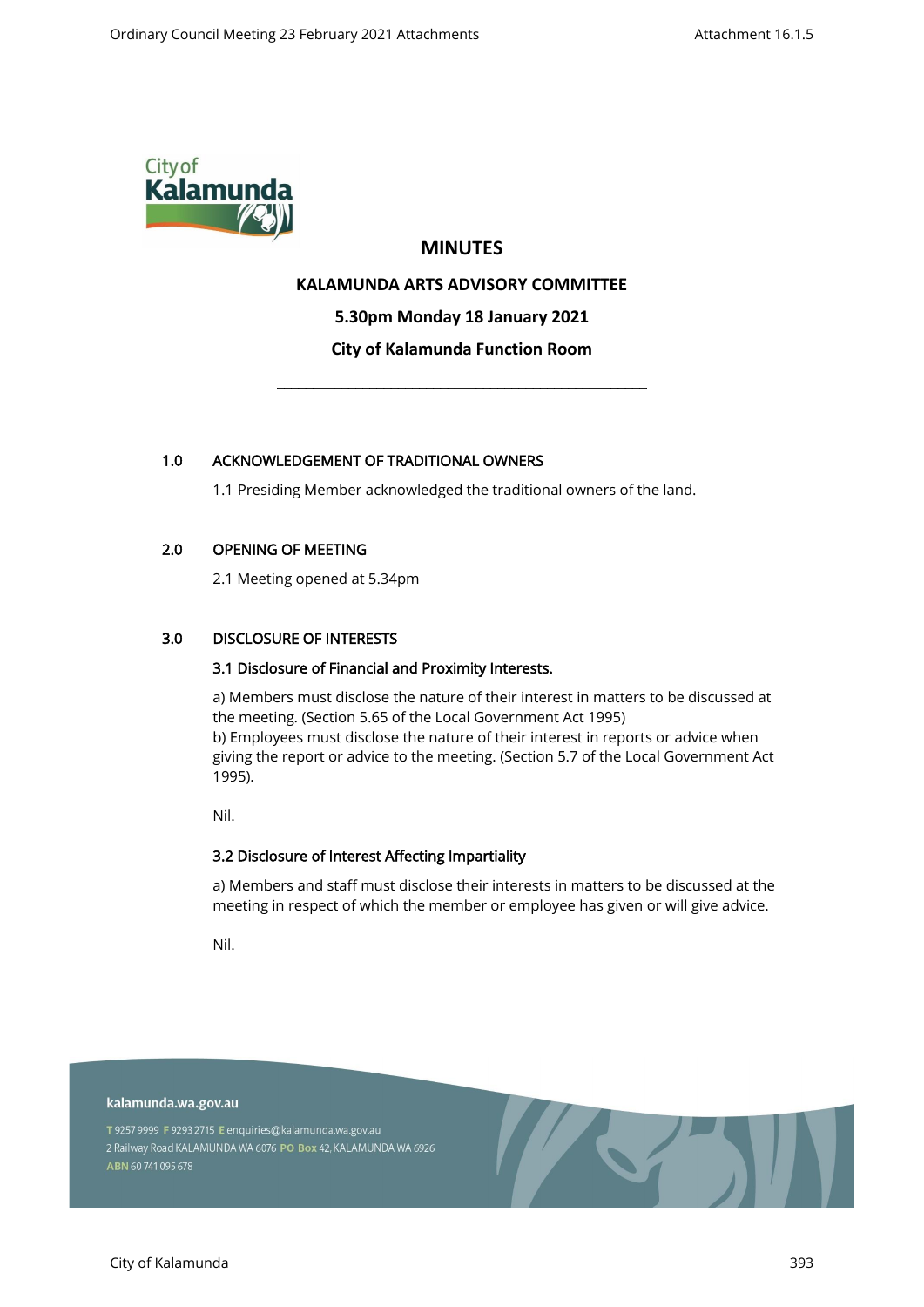Minutes – 18 January 2021

#### 4.0 ATTENDANCE AND APOLOGIES

# 4.1 Attendance

# **Committee**

Cr Kathy Ritchie Andy Farrant Claire Eden Annette Eassie Jess Wellman Leon Allen Briony Bray Stephen Castledine Sian McMillan Gordon Mitchell Michelle White

Councillor Delegate Presiding Committee Member Committee Member (Deputy Chair) Committee Member Committee Member Committee Member Committee Member Committee Member Committee Member Committee Member Committee Member

## City of Kalamunda Staff

Brittany Cover Gary Ticehurst Coordinator Culture, Arts & Libraries Director Corporate Services

## Apologies

Nil.

## 5.0 CONFIRMATION OF MINUTES FROM THE PREVIOUS MEETING

#### MOTION

"That the minutes of the special Kalamunda Arts Advisory Committee held on 9/11/20, are confirmed as a true and accurate record of the proceedings."

| Moved:    | <b>Steve Castledine</b>    |
|-----------|----------------------------|
| Seconded: | Michelle White             |
| Vote:     | <b>Carried Unanimously</b> |

The minutes from the Kalamunda Arts Advisory Committee meeting held on 26/10/2020 were moved and seconded at the special meeting held on the 9 November 2020.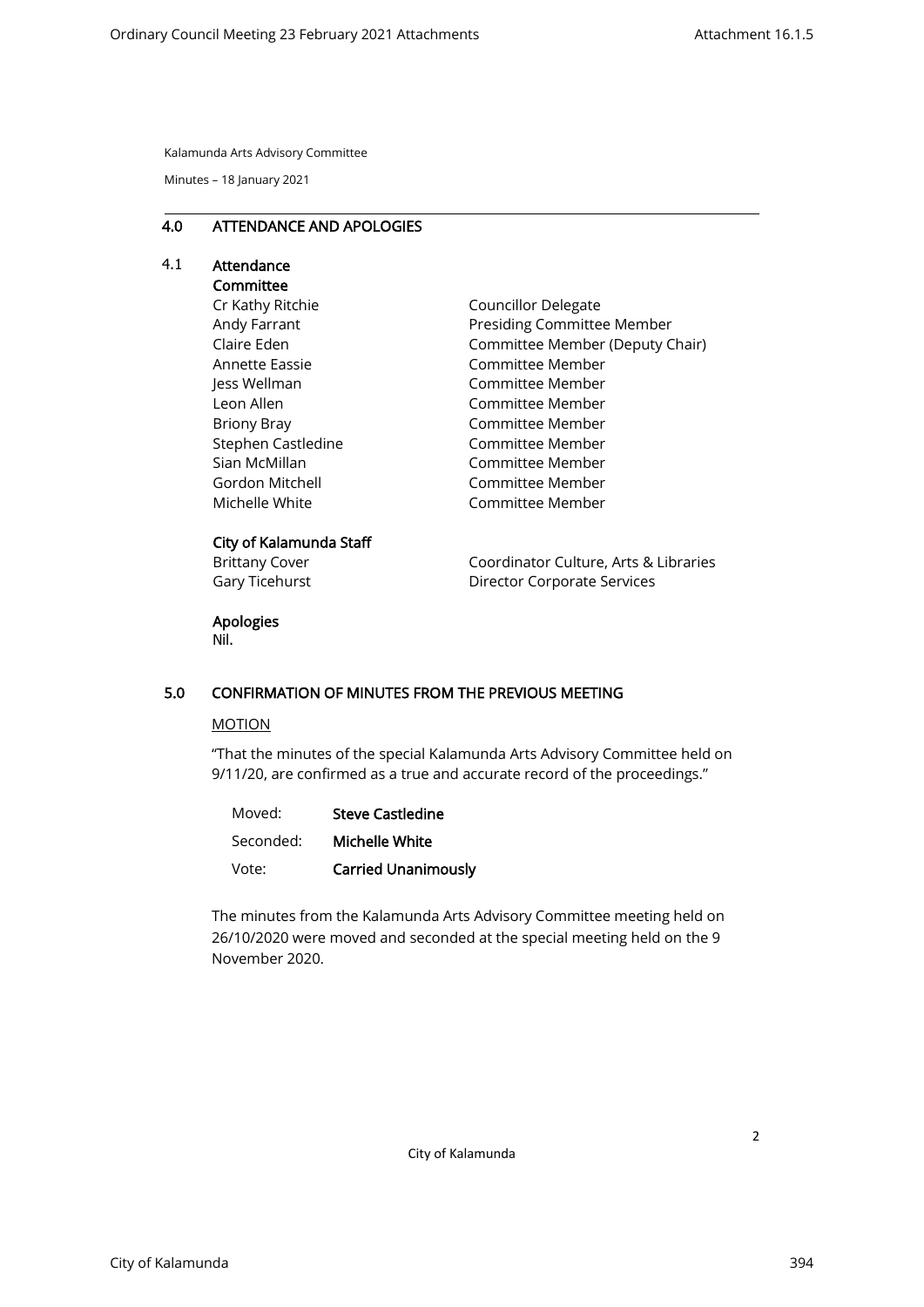Minutes – 18 January 2021

#### 6.0 MATTERS ARISING FROM MINUTES OF LAST MEETING

| <b>ACTION ITEMS - 26 October 2020</b>                                                                                                                     |                                                                     |             |                                                                                                                                                              |  |  |
|-----------------------------------------------------------------------------------------------------------------------------------------------------------|---------------------------------------------------------------------|-------------|--------------------------------------------------------------------------------------------------------------------------------------------------------------|--|--|
| <b>Item</b>                                                                                                                                               | Who                                                                 | Date raised | <b>Status</b>                                                                                                                                                |  |  |
| <b>ACTION 1: BC to inform KAAC</b><br>of events as and when<br>known.                                                                                     | <b>BC</b>                                                           | 26/10/20    | Ongoing                                                                                                                                                      |  |  |
| <b>ACTION 2: BC to correspond</b><br>with Ronan Lane regarding<br>removal as well as Council<br>report to commence<br>replacement procedure.              | <b>BC</b>                                                           | 26/10/20    | Complete. Member recruitment to<br>commence in 2021.                                                                                                         |  |  |
| <b>ACTION 3: AF and AE to</b><br>participate in Public Art<br><b>Steering Committee. Claire</b><br>Eden was suggested but was<br>absent from the meeting. | <b>AF</b><br><b>AE</b><br><b>CD</b>                                 | 26/10/20    | Ongoing.                                                                                                                                                     |  |  |
| ACTION 4: GM, SC and BB<br>requested not to receive the<br>EOI due to a potential conflict<br>of interest.                                                | <b>BC</b>                                                           | 26/10/20    | Complete.                                                                                                                                                    |  |  |
| <b>ACTION 5:</b> A working party of<br>committee members agreed<br>to meet to discuss public art<br>options: AF, GM, SM, BB, JW                           | <b>BC</b><br><b>AF</b><br><b>GM</b><br><b>SM</b><br><b>BB</b><br>JW | 26/10/20    | Ongoing - Special meeting was held on 9<br>November to formalise response to<br>Central Mall approach. Minutes and<br>council resolution circulated to KAAC. |  |  |
| <b>ACTION 6:</b> SM, BB and LA<br>volunteered to judge entries.                                                                                           | <b>SM</b><br><b>BB</b><br>LA                                        | 26/10/20    | Complete and winners announced.                                                                                                                              |  |  |

## 7.0 COORDINATOR CULTURE, ARTS AND LIBRARIES – UPDATE

Local Planning Policy – Public Art Contributions Policy (LPP26) is being reviewed as a 12-month review period was part of the council resolution. Consultation will take place with relevant Advisory Committees in February for

inclusion in the April OCM.

**Public Art Masterplan** – Public advertising period closed on the 30<sup>th</sup> November and 4 submissions were received and actioned. Noting the LPP26 review above, the Public Art Masterplan is also scheduled for inclusion in the April OCM. High Wycombe Train Station Public Art Project (Ibis Place Wall) is progressing

with 12 young people appointed to the committee including input from Briony

City of Kalamunda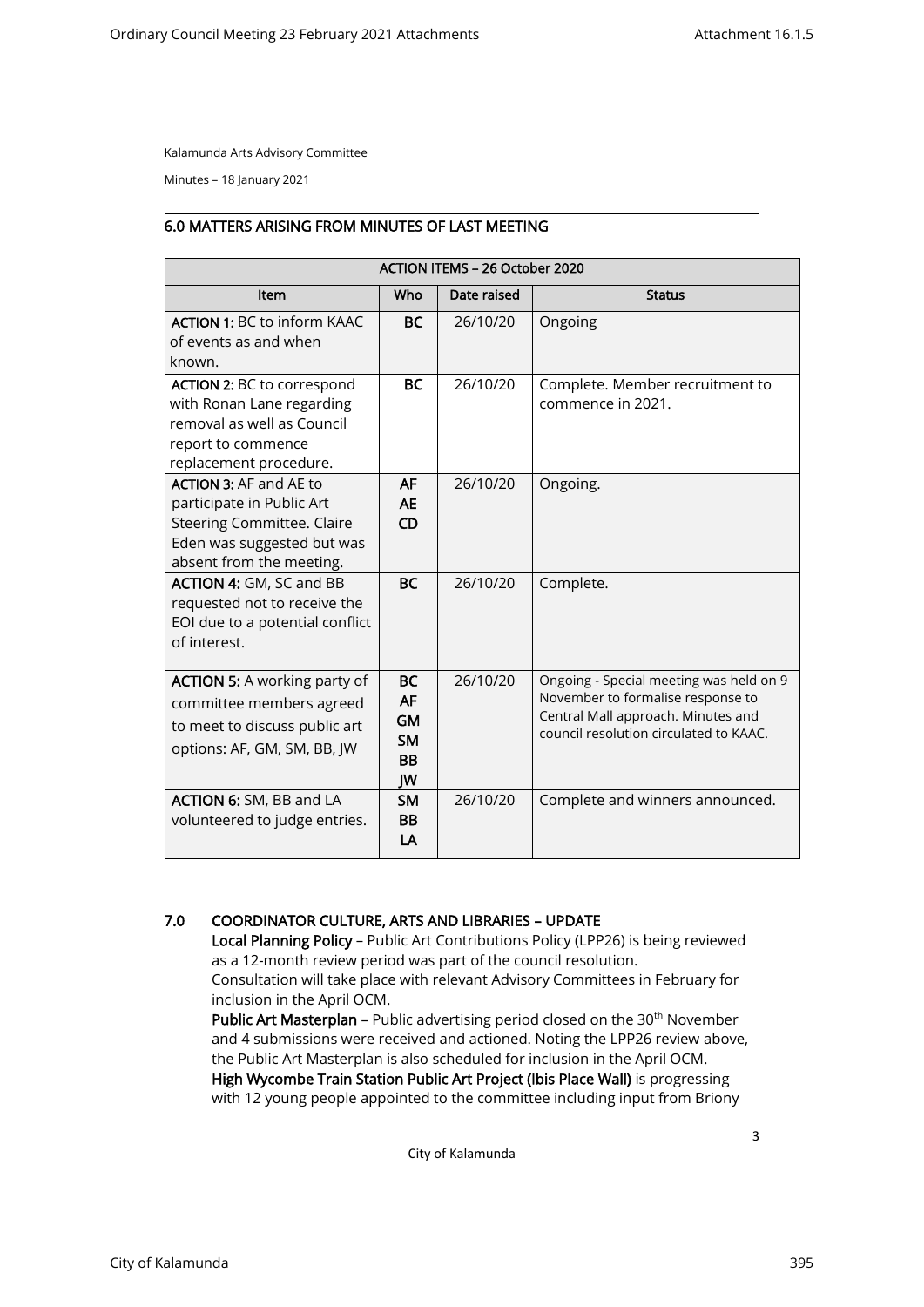Minutes – 18 January 2021

Bray. The Public Transport Authority Panel (two City representatives sit on the panel) will meet on Friday 22 January to review EOI submissions. BC advised that City Youth Officer and past KAAC member Amberley Bradley is the lead with support from Arts and Culture. BC advised that the KAAC will be kept informed of progress.

### Kalamunda Community Centre – Public Art EOI

EOI closes  $2^{nd}$  February 2021, committee urged to circulate through networks. Kalamunda Performing Arts Centre Season Launch

KPAC Season Launch – BC advised that this is scheduled and on track for Friday 12 February 2021. More information will be available this week.

Department of Local Government, Sport and Cultural Industries - BC advised that the City secured a grant through the Department of Local Government, Sport and Cultural Industries to present Yirra Yaakin's Iceland as well as Whiskey and Boots' Mama Stitch artist in residence show. AF commented that this was the first grant that the City has applied for and received directly for Arts and Culture for a considerable amount of time.

Fringe World and NY Events - There is great content available locally as part of the Fringe Festival with most content available at the Kalamunda Hotel (upstairs). BC encouraged KAAC members to attend as much as possible.

ACTION 1: BC to resend Michelle White and Briony Bray link to Public Art EOI for the Kalamunda Community Centre.

#### 8.0 PRESIDING MEMBER – UPDATE

The Presiding Member advised he had nothing additional to present.

## 9.0 CREATIVE COMMUNITIES: ARTS STRATEGY REVIEW

GT provided an update and background on the Creative Communities: An Arts strategy review as listed in December 2020 OCM minutes.

GT advised that Officers are developing the mechanism and key milestones for the review and will be complete by the end of February. The information will be made available to the committee earlier should it be available sooner.

GT advised that a meeting will be scheduled early March with the KAAC to review and endorse the approach.

AF asked if the review would be led internally by Staff or if a consultant would be engaged. GT advised that the approach was unknown but external buy in would be appropriate

CE queried whether volunteer based working groups were appropriate and likely. GT advised he was unable to provide commentary as everyone has a different view. General conversation was held in relation to this matter with no resolution or action required.

GM suggested that an education piece or workshop to council may be appropriate in relation to volunteers to address the approach taken by the KAAC and to emphasise Kalamunda as a fantastic place to be. It could also address underlying uncertainty currently felt by KAAC.

City of Kalamunda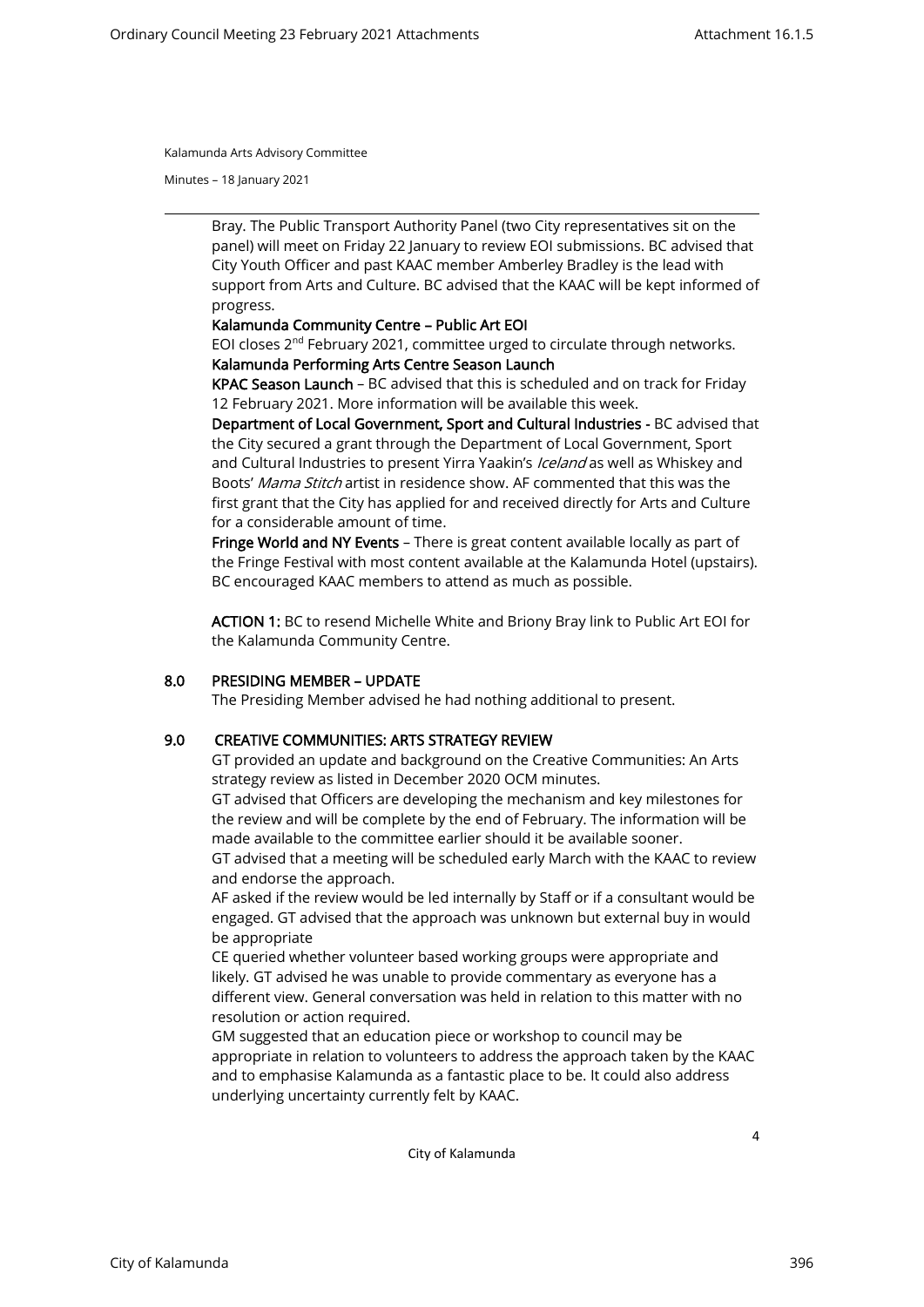Minutes – 18 January 2021

CE commented that the KAAC needs to be mindful that people (City Staff) need to be able to do their jobs.

AF queried whether the KAAC was aware that Andre Stuyt had left the City of Kalamunda. GT confirmed that AS had returned home to Adelaide and would not be returning to the City of Kalamunda.GT advised that the organisational structure was being reviewed and recruitment would commence shortly.

KR suggested that perhaps an education piece could help to address the confusion around the \$24k allocation to public art in relation to the Central Mall project as well as budget processes.

KR suggested members listen to the OCM online to understand the resolution. ACTION 2: BC to circulate link to December OCM for greater context and understanding.<https://www.youtube.com/watch?v=oV8PI6U6RS8>

General conversation held around the Central Mall project and KR and GT reminded the committee that the council motion stands, and Officers will support the recommendation.

#### Sian McMillan departed at 6.25pm.

AF confirmed that the strategy review should be viewed as an opportunity for the community. GT also confirmed that a typical review period is three-years

## 10.0 KALAMUNDA ARTS ADVISORY COMMITTEE – 9 NOVEMBER 2020 MEETING MINUTES – CENTRAL MALL UPGRADE – DECEMBER OCM 10.3.1

No additional conversations were had in relation to this agenda item.

#### 11.0 REGISTER FOR VOLUNTEER HOURS

City of Kalamunda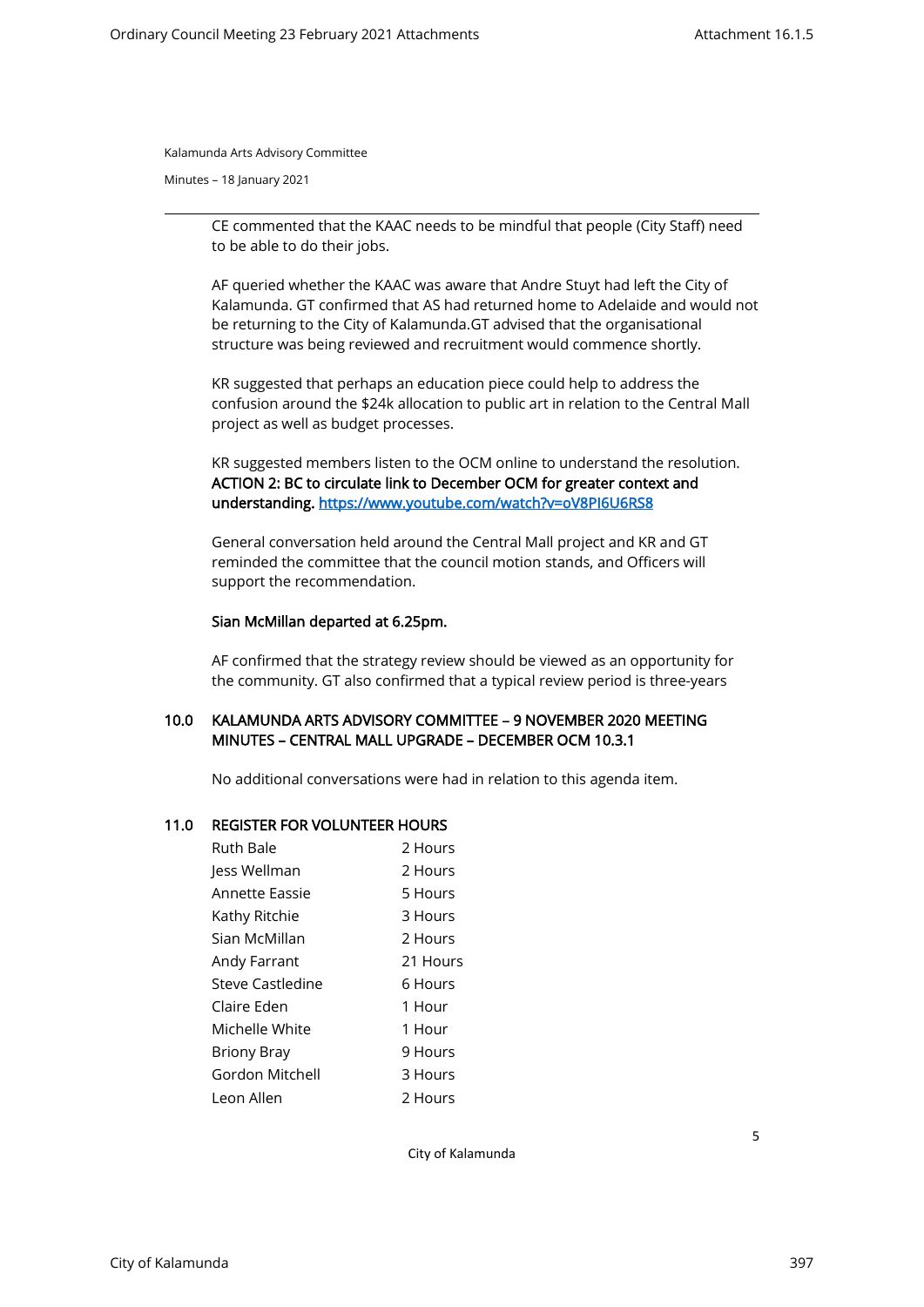Minutes – 18 January 2021

## 12.0 ANY OTHER BUSINESS

AF advised the KAAC that the Kalamunda History Village had sustained significant damage due to a tree falling on it. GT advised that it would remain closed whilst works are being undertaken as well as the asbestos onsite being managed.

GT raised the Zig Zag Scenic Drive Closure and informed the committee that the drive was closed in May 2020 for a 12-month period due to extensive anti-social behaviour. General conversation was held around the state of the flora and fauna around the drive, as well as anti-social behaviour. KAAC requested additional information and data to be provided with an expectation for KAAC to provide a collective position in relation to re-opening the Zig Zag Scenic Drive by the end of February 2021.

## ACTION 3: Feedback to be received from the Kalamunda Arts Advisory Committee in relation to whether the Zig Zag Scenic Drive should remain closed or re-open by the end of February 2021.

## ACTION 4: The City has a Zig Zag working party currently in place. Relevant documentation to be circulated to the KAAC for review.

Ordinary Council Meeting Minutes - October 2020: [https://kalblob.blob.core.windows.net/kallibrary/docs/default-source/agenda](https://kalblob.blob.core.windows.net/kallibrary/docs/default-source/agenda-and-minutes/2020/ordinary-council-meeting-minutes---27-october-2020.pdf?sfvrsn=ddcb4ed9_2)[and-minutes/2020/ordinary-council-meeting-minutes---27-october-](https://kalblob.blob.core.windows.net/kallibrary/docs/default-source/agenda-and-minutes/2020/ordinary-council-meeting-minutes---27-october-2020.pdf?sfvrsn=ddcb4ed9_2)[2020.pdf?sfvrsn=ddcb4ed9\\_2](https://kalblob.blob.core.windows.net/kallibrary/docs/default-source/agenda-and-minutes/2020/ordinary-council-meeting-minutes---27-october-2020.pdf?sfvrsn=ddcb4ed9_2) (refer page 117).

Special Council Meeting Minutes - April 2020: [https://kalblob.blob.core.windows.net/kallibrary/docs/default-source/agenda](https://kalblob.blob.core.windows.net/kallibrary/docs/default-source/agenda-and-minutes/2020/2-0-special-council-meeting---minutes---7-april-2020.pdf?sfvrsn=68251292_2)[and-minutes/2020/2-0-special-council-meeting---minutes---7-april-](https://kalblob.blob.core.windows.net/kallibrary/docs/default-source/agenda-and-minutes/2020/2-0-special-council-meeting---minutes---7-april-2020.pdf?sfvrsn=68251292_2)[2020.pdf?sfvrsn=68251292\\_2](https://kalblob.blob.core.windows.net/kallibrary/docs/default-source/agenda-and-minutes/2020/2-0-special-council-meeting---minutes---7-april-2020.pdf?sfvrsn=68251292_2) (refer page 6).

Ordinary Council Meeting Minutes – 15 December 2020: [https://kalblob.blob.core.windows.net/kallibrary/docs/default-source/agenda](https://kalblob.blob.core.windows.net/kallibrary/docs/default-source/agenda-and-minutes/2020/ordinary-council-meeting---minutes---15-december-2020.pdf?sfvrsn=a8fe2c7a_2)[and-minutes/2020/ordinary-council-meeting---minutes---15-december-](https://kalblob.blob.core.windows.net/kallibrary/docs/default-source/agenda-and-minutes/2020/ordinary-council-meeting---minutes---15-december-2020.pdf?sfvrsn=a8fe2c7a_2)[2020.pdf?sfvrsn=a8fe2c7a\\_2](https://kalblob.blob.core.windows.net/kallibrary/docs/default-source/agenda-and-minutes/2020/ordinary-council-meeting---minutes---15-december-2020.pdf?sfvrsn=a8fe2c7a_2) (refer page 104)

CE advised the committee that the Kalamunda Senior High School will be receiving a new art building in the coming months.

BC advised that the City's Youth Team will be running a Youth Art Award in September 2021 with support from Arts and Culture (Opening night will be the

City of Kalamunda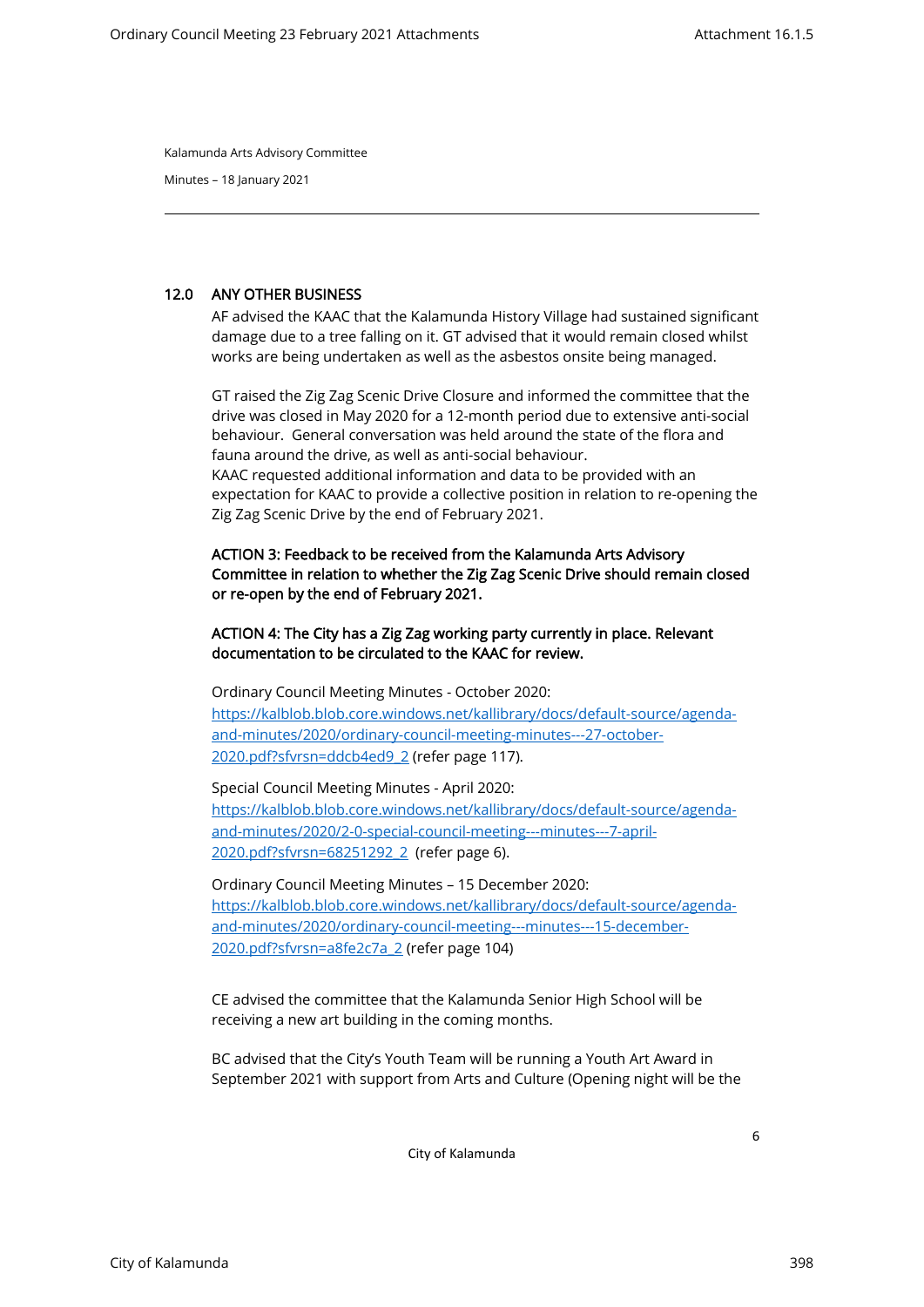Minutes – 18 January 2021

16<sup>th</sup> September). JW queried if there is a possibility of performance art being included.

## Action 5: BC to investigate performance art opportunity as part of the Youth Art Awards.

KAAC agreed it would meet on Monday 8 March at the Forrestfield Library at 5.30pm to discuss and review the proposed approach to the Arts Strategy review

## 13.0 DATE OF NEXT MEETING

Monday 19 April 2021 Monday 19 July 2021 Monday 18 October 2021

KAAC agreed to the above schedule with an agreement that meetings would be held in multiple locations where possible.

## **CLOSURE**

The Presiding Member Closed the Meeting at 7.04pm.

I confirm these Minutes to be a true and accurate record of the proceedings of this meeting.

Signed: …………………………………………………………………………. Presiding Member

Dated this …………………………………………. Day of…………………………..………….2021

| NEW ACTION ITEMS - Monday 18 January 2021                                                                                           |     |             |                                                        |  |  |  |
|-------------------------------------------------------------------------------------------------------------------------------------|-----|-------------|--------------------------------------------------------|--|--|--|
| <b>Item</b>                                                                                                                         | Who | Date raised | <b>Status</b>                                          |  |  |  |
| <b>ACTION 1: BC to resend</b><br>Michelle White and Briony<br>Bray link to Public Art EOI for<br>the Kalamunda Community<br>Centre. | ВC  | 18/01/201   | Complete – Email resent on Tuesday 19<br>January 2021. |  |  |  |

City of Kalamunda